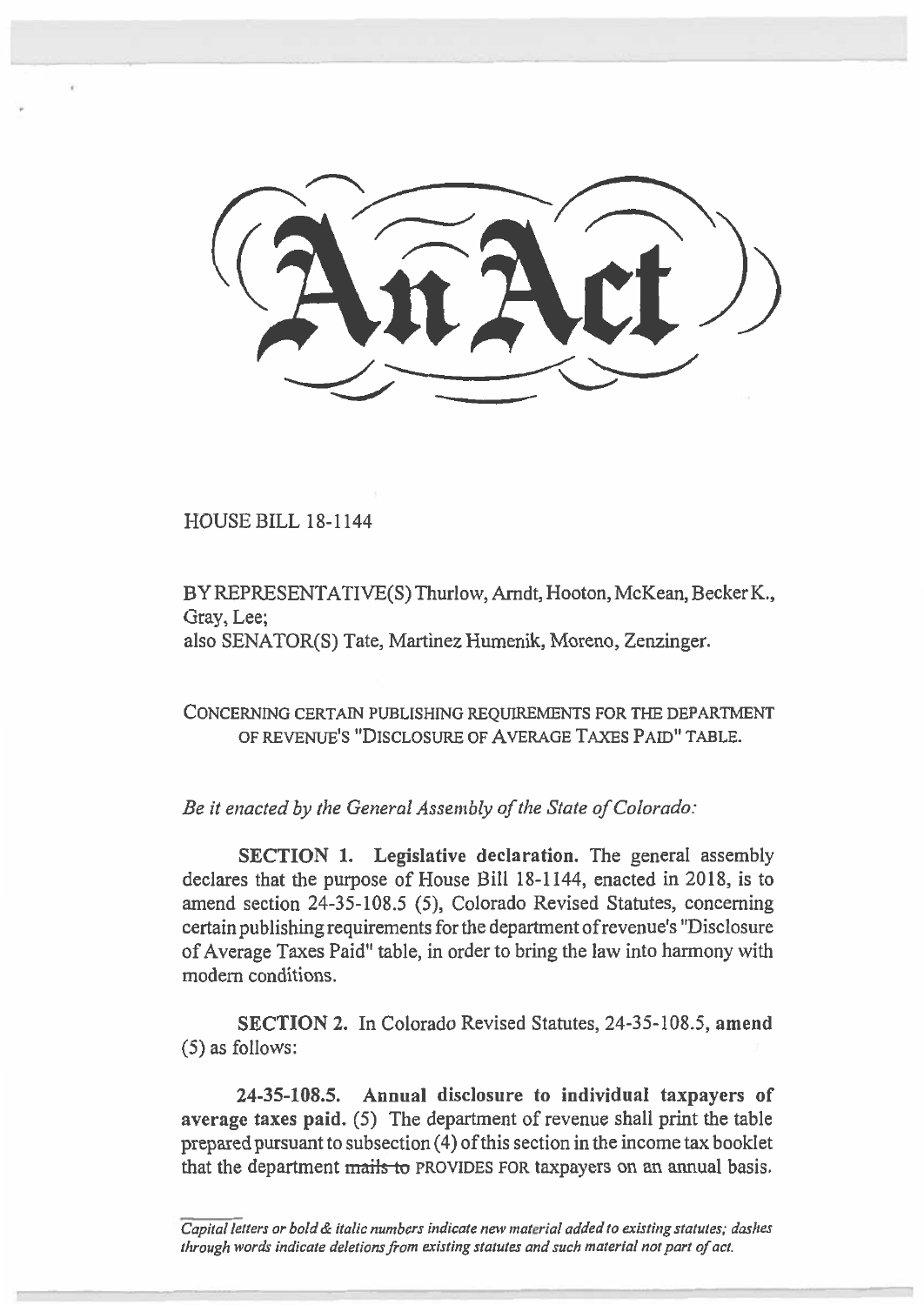The department shall print the table in a clear and noticeable location in the income tax booklet and shall indicate the location of such table in the table of contents for the income tax booklet. The department shall also make the table available through the "NetFile"-link on the department's website and shall ensure that the table-is-clearly accessible through a noticeable-link-on the "NetFile" website ON THE DEPARTMENT'S WEBSITE AND SHALL PROVIDE THE TABLE **TO** THE TAXPAYER ON THE SOFTWARE PLATFORM THAT THE DEPARTMENT MAKES AVAILABLE TO TAXPAYERS TO FILE INDIVIDUAL INCOME TAXES.

**SECTION 3. Act subject to petition - effective date.** This act takes effect at 12:01 a.m. on the day following the expiration of the ninety-day period after final adjournment of the general assembly (August 8, 2018, if adjournment sine die is on May 9, 2018); except that, if a referendum petition is filed pursuant to section 1 (3) of article V of the state constitution against this act or an item, section, or part of this act within such period, then the act, item, section, or part will not take effect unless

## PAGE 2-HOUSE **BILL 18-1144**